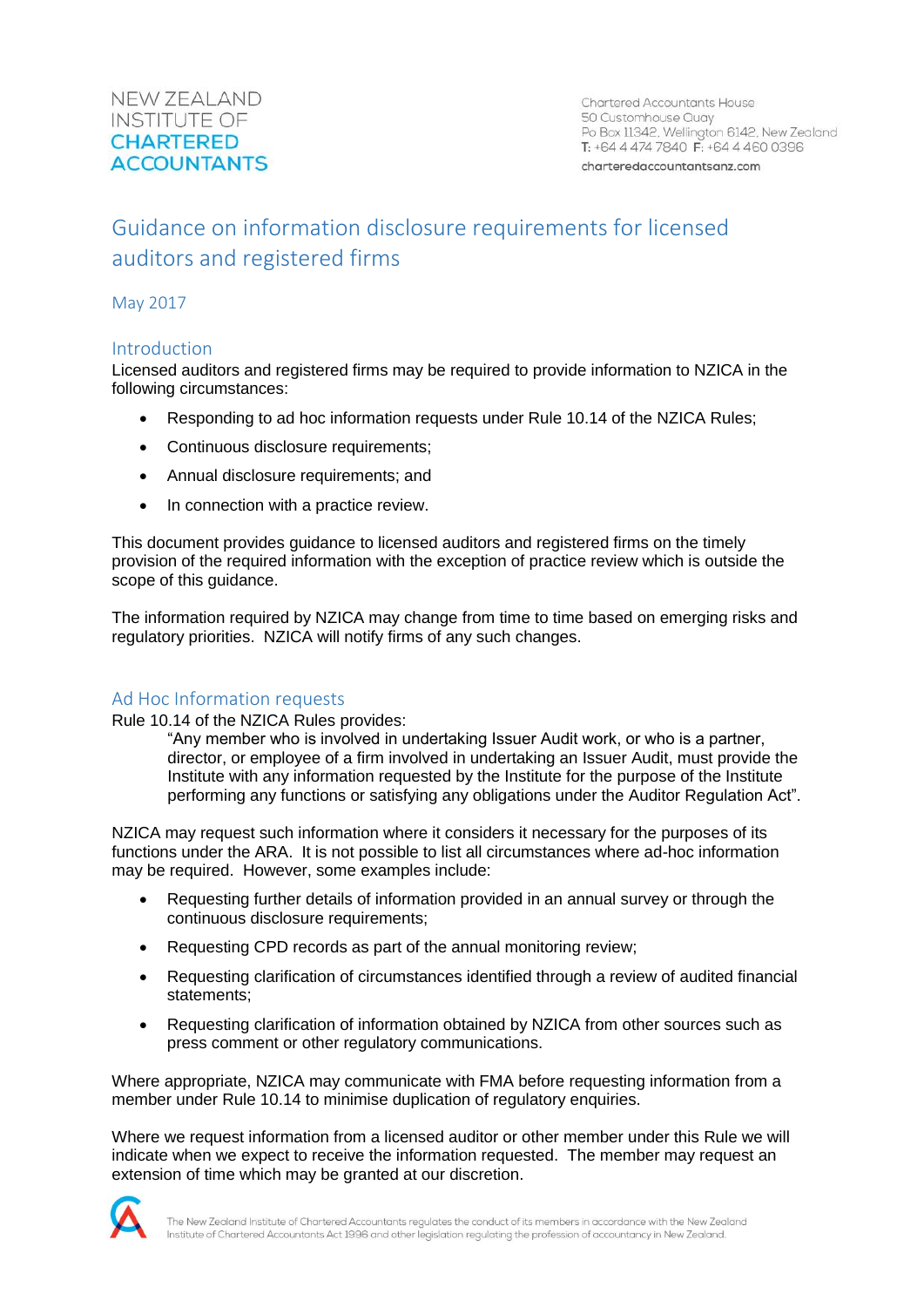# Licensed auditors

# Continuous disclosure

Individual licensed auditors must notify us of the following changes:

- Leaving or joining an audit firm;
- Becoming or ceasing to be a partner or director in an audit firm;
- Any changes required to the information in the public register (name, and contact details etc.);
- Any issue that may affect fit and proper status; and
- Any disciplinary action by any professional body.

Note that "director" means a director of a corporate firm in terms of the Companies Act definition. Some firms describe senior staff members below partner level as "directors". Such staff members are not considered directors for disclosure purposes unless they meet the Companies Act definition of director.

Disclosures should be made by email to [regulation.nzica@charteredaccountantsanz.com.](mailto:regulation.nzica@charteredaccountantsanz.com)

Although the obligation falls on individual licence holders we would expect that disclosures would normally be co-ordinated through the firm. If the firm has made a notification we do not expect the licence holder to notify us as well.

We expect notification to be made on a timely basis. Table 1 provides guidance on a reasonable time frame for notification.

| <b>Matter</b>                                                                                                                            | <b>Expected notification</b>                                                                               |
|------------------------------------------------------------------------------------------------------------------------------------------|------------------------------------------------------------------------------------------------------------|
| Matters relating to fit and proper status or<br>disciplinary action                                                                      | Immediately and no later than 5 working days<br>from the matter arising or becoming aware of<br>the matter |
| Matters requiring a change to the information<br>on the public register, such as name or<br>contact details or joining or leaving a firm | Within 20 working days of the change or<br>becoming aware of the change                                    |

*Table 1 Licensed Auditors*

### Annual disclosure

On an annual basis we require licensed auditors to provide certain confirmations including:

- Confirmation that the details entered in the public register remain accurate:
- Confirmation of compliance with the standard conditions and any additional conditions that apply to the auditor's licence;
- Confirmation of compliance with the continuous disclosure requirements;
- Confirmation that the auditor is not aware of any matter which may impact on their fit and proper status; and
- Confirmation of compliance with the CPD requirements applicable to licensed auditors.

In addition, where a licensed auditor undertakes FMC audits as a sole practitioner (i.e. not through a registered audit firm) we require the auditor to advise us of this fact.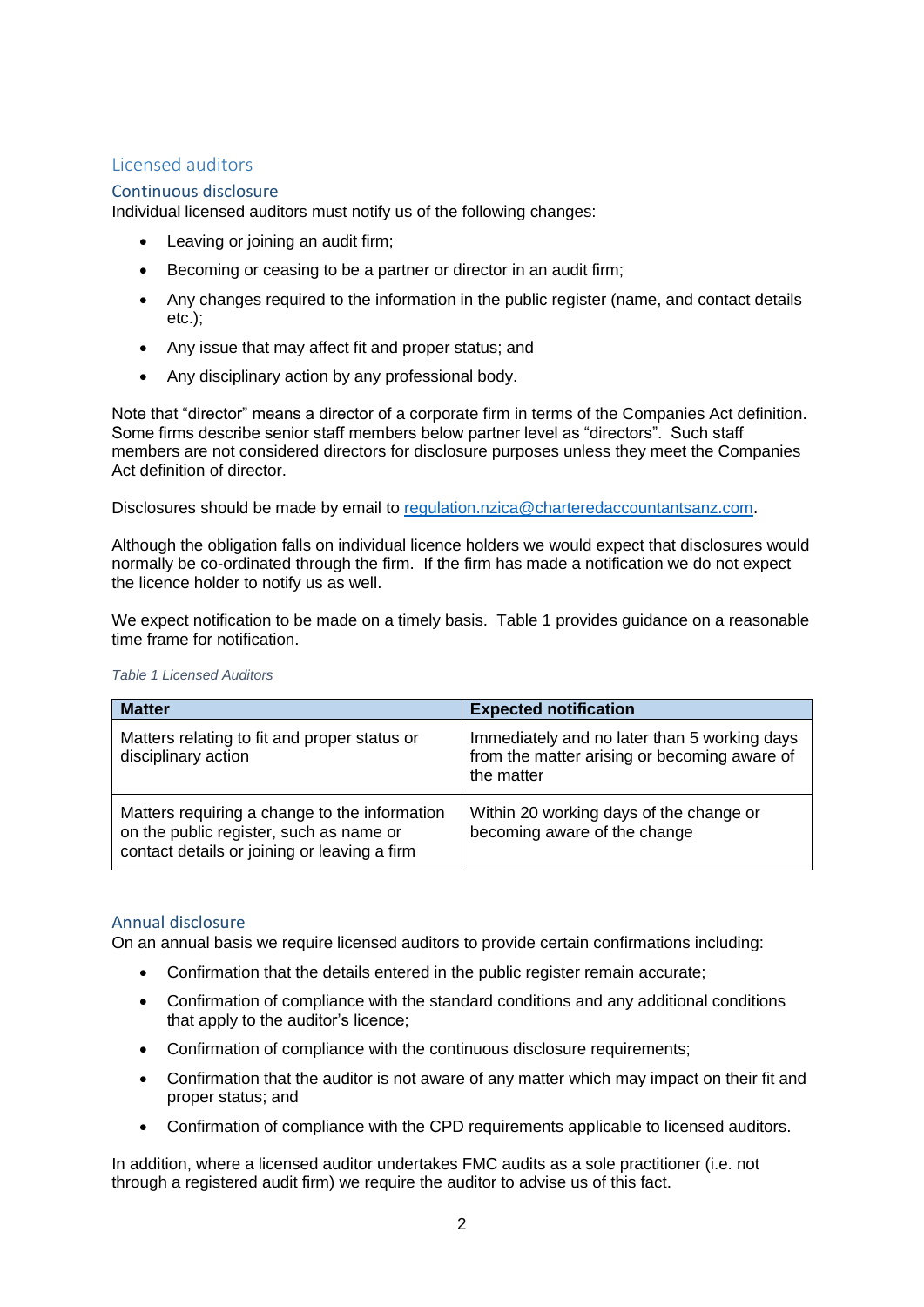We intend to include these confirmations in the online mandatory notifications. We expect licensed auditors to complete these notifications, including the annual disclosures, by 31 July each year.

# Registered audit firms

### Continuous disclosure

Registered firms must notify us of the following information:

- Any changes required to the information in the public register (name, and contact details etc.);
- FMC audits that have been accepted or resigned;
- FMC audits the firm has been asked to accept or bid for where the firm has declined;
- Other changes in the FMC audits including changes in engagement partner and/or EQCR;
- Significant changes in the terms or amount of professional indemnity insurance cover held in respect of FMC audit work, including any FMC audits for which cover has been declined or provided subject to conditions;
- Partners or directors joining or leaving the audit firm (including non-audit partners and directors);
- Any matter which may impact on the fit and proper status of any partner or director (including non-audit partners or directors); and
- Details of any significant adverse findings of internal or external reviews of the firm's audit practice including steps taken to implement any recommendations together with an explanation where recommendations have not been actioned.

Note that "director" means a director of a corporate firm in terms of the Companies Act definition. Some firms describe senior staff members below partner level as "directors". Such staff members are not considered directors for disclosure purposes unless they meet the Companies Act definition of director.

Disclosures should be made by email to [regulation.nzica@charteredaccountantsanz.com.](mailto:regulation.nzica@charteredaccountantsanz.com)

We expect firms to make disclosures in a timely manner taking into account the significance of the matter. Table 2 provides guidance on a reasonable time frame for notification.

| <b>Matter</b>                                                                                                                       | <b>Expected notification</b>                                                                               |
|-------------------------------------------------------------------------------------------------------------------------------------|------------------------------------------------------------------------------------------------------------|
| Matters relating to fit and proper status or<br>disciplinary action                                                                 | Immediately and no later than 5 working days<br>from the matter arising or becoming aware of<br>the matter |
| Matters adversely impacting professional<br>indemnity cover including denial of cover or<br>cover subject to significant conditions | Immediately and no later than 5 working days<br>from the matter arising or becoming aware of<br>the matter |
| Matters requiring a change to the information<br>on the public register, such as name or<br>contact details                         | Within 20 working days of the change or<br>becoming aware of the change                                    |

#### *Table 2 Registered Audit Firms*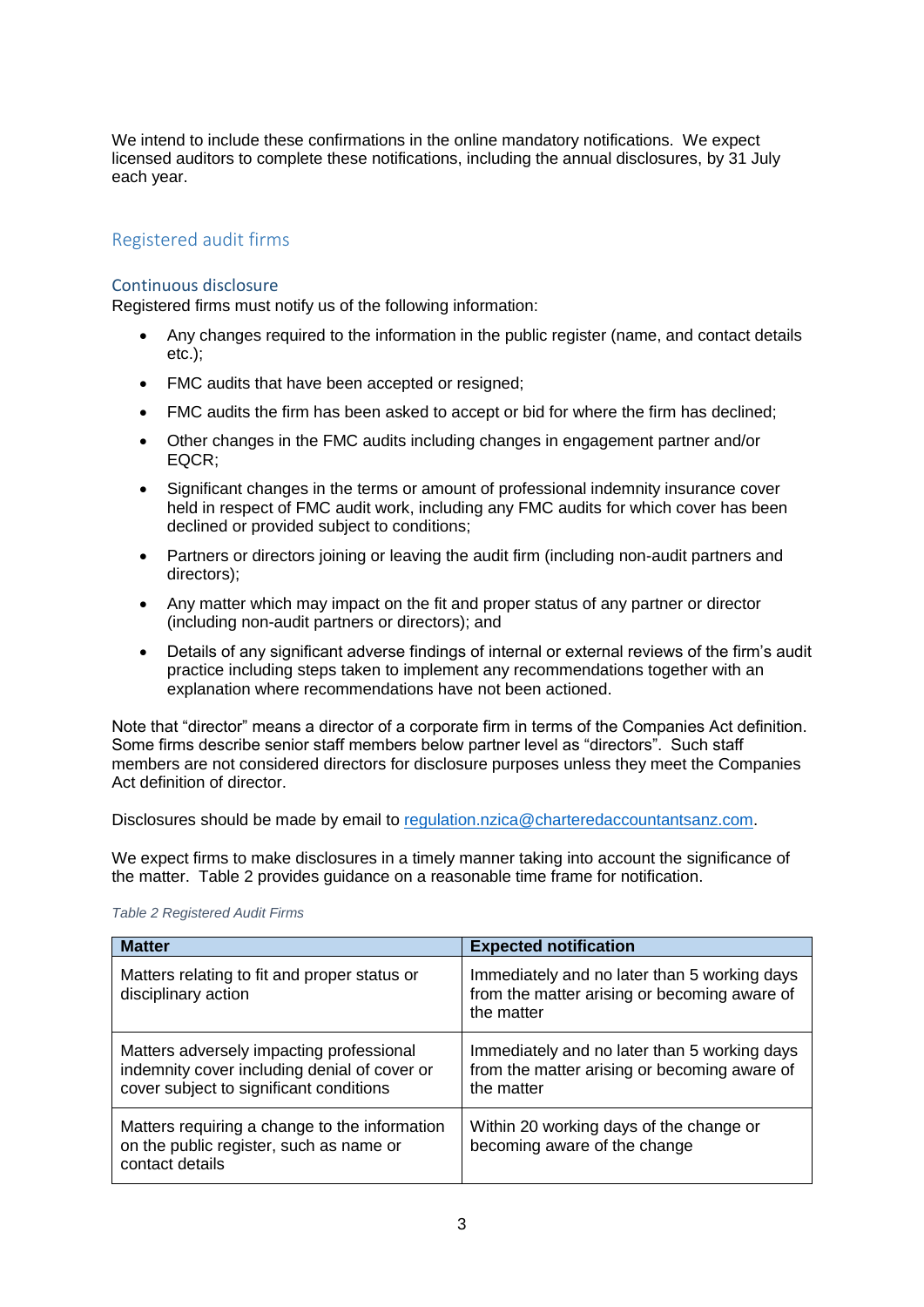| <b>Matter</b>                                                                                                              | <b>Expected notification</b>                                                                                                                                |
|----------------------------------------------------------------------------------------------------------------------------|-------------------------------------------------------------------------------------------------------------------------------------------------------------|
| Changes in partners and directors who are<br>licensed auditors                                                             | Within 20 working days of the change or<br>becoming aware of the change (because it<br>requires amendment to the auditor's entry on<br>the public register) |
| Changes in partners and directors other than<br>licensed auditors                                                          | Quarterly disclosure is acceptable                                                                                                                          |
| FMC audits that the firm has accepted or<br>resigned or where the firm has been asked to<br>accept or bid and has declined | Quarterly disclosure is acceptable                                                                                                                          |
| Changes in engagement partner and/or<br>EQCR in relation to an FMC audit                                                   | Quarterly disclosure is acceptable                                                                                                                          |
| Significant adverse review findings                                                                                        | Quarterly disclosure is acceptable unless the<br>findings indicate a fit and proper issue                                                                   |

### Annual disclosure

Registered audit firms are required to complete an annual survey providing information about the firm and its audits. This is normally sent out to firms in July and firms are required to complete and return the survey by 30 September.

The annual survey requires firms to provide the following:

- Confirmation of compliance with the firm's conditions of registration;
- Confirmation of compliance with the FMA prescribed minimum standards;
- Confirmation of compliance with the continuous disclosure requirements;
- Confirmation that the firm has professional indemnity insurance that is adequate and appropriate; and
- Information regarding the firm's FMC audits.

For the 2017 survey NZICA will request the following information regarding each firm's FMC audits:

- Full legal name of the entity [note 1];
- Company office or other registration number [note 1];
- Balance date;
- Whether the client has any securities (debt or equity) listed on the NZ stock exchange;
- Whether the engagement is completed on behalf of the Auditor-General;
- Whether the entity is considered to have a higher level of public accountability under Section 461K of the Financial Markets Conduct Act 2013 [note 2];
- Name of the Engagement partner;
- Name of the EQCR:
- Audit fees charged for the previous completed engagement [note 3];
- Non-assurance fees charged for the previous completed engagement [note 4];